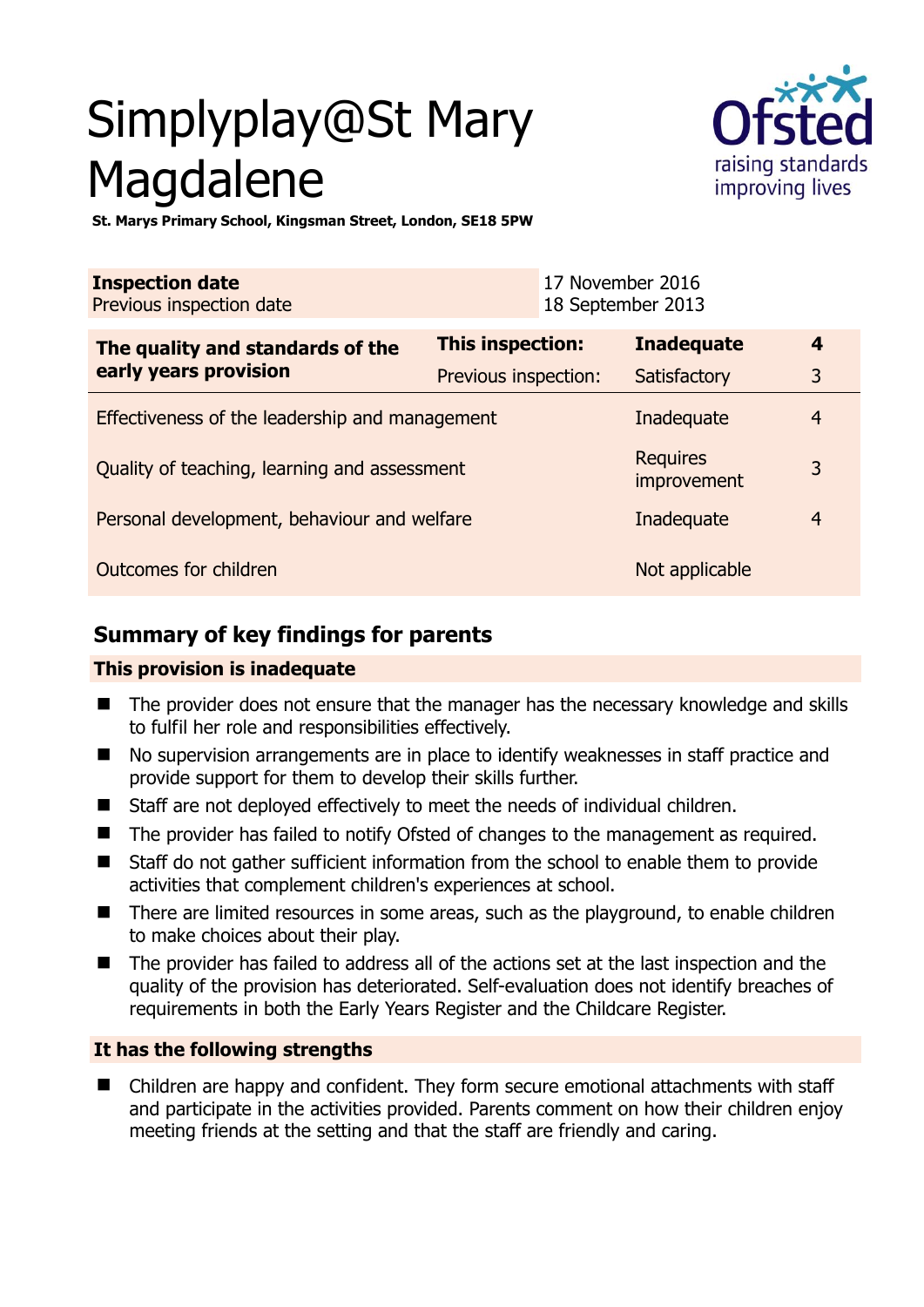# **What the setting needs to do to improve further**

#### **The provision is inadequate and Ofsted intends to take enforcement action**

| We will issue a Welfare Requirements Notice requiring the provider to:                                                                              |                 |
|-----------------------------------------------------------------------------------------------------------------------------------------------------|-----------------|
|                                                                                                                                                     | <b>Due Date</b> |
| ensure the manager has sufficient knowledge and the necessary<br>skills to fulfil their role and responsibilities effectively                       | 06/01/2017      |
| provide appropriate arrangements for the supervision of staff to<br>help develop their personal effectiveness and ascertain their<br>training needs | 06/01/2017      |
| deploy staff effectively to ensure that children are adequately<br>supervised and that their needs are met                                          | 14/12/2016      |
| obtain and share information with the school to help ensure the<br>needs of all children are met.                                                   | 06/01/2017      |

### **Inspection activities**

- The inspector toured the premises inside and outside, observing the children at play and interacting with the staff.
- The inspector held discussions with the manager and staff at appropriate times during the inspection.
- The inspector looked at evidence of the suitability of staff working at the club. She also looked at a range of other documentation, including policies and procedures.
- The inspector spoke with parents and children about their experiences at the club.

### **Inspector**

Anja Eribake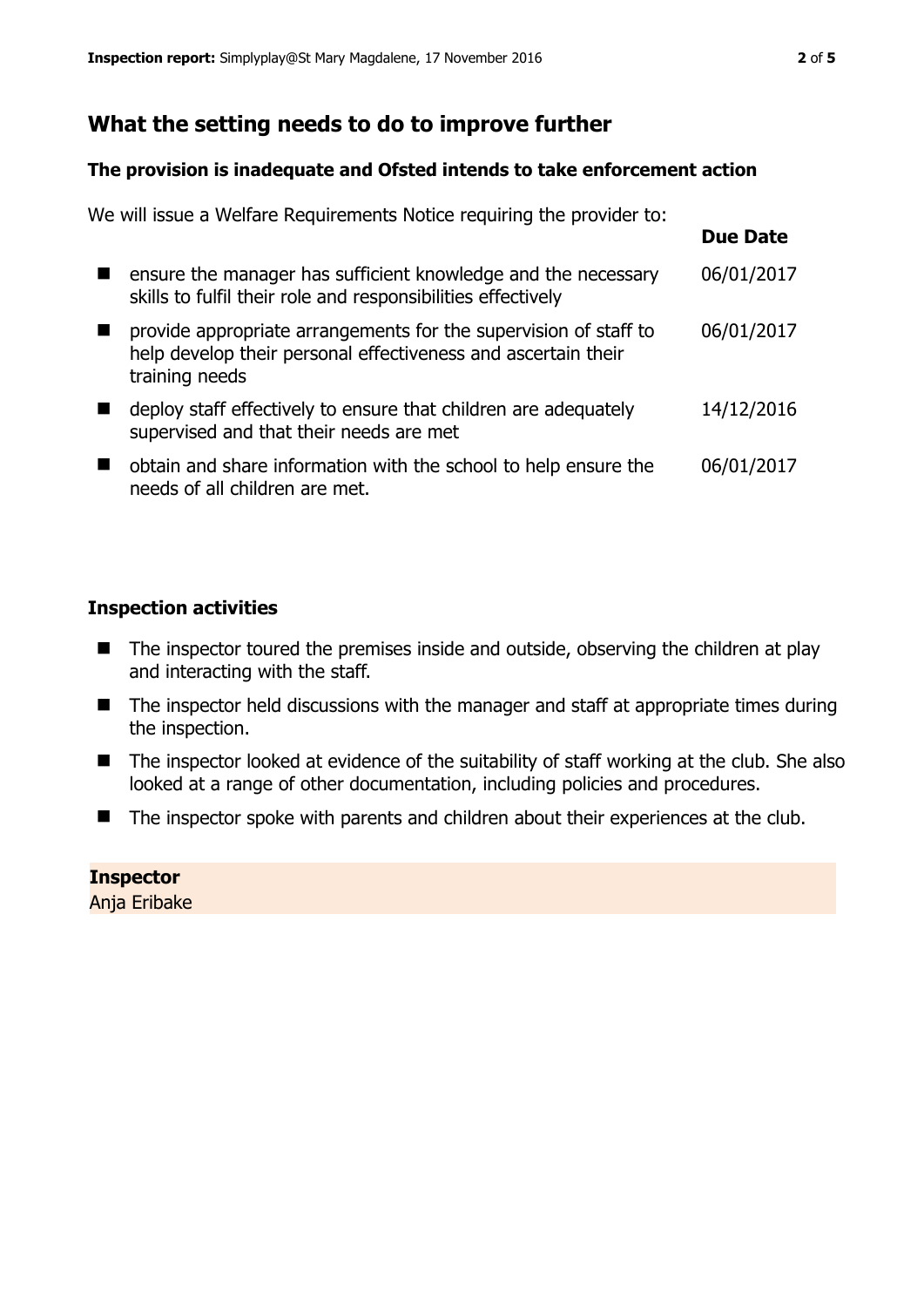## **Inspection findings**

#### **Effectiveness of the leadership and management is inadequate**

The provider has not ensured that the manager has a sufficient understanding of her role and responsibilities. For example, he has not shared information about the previous inspection with her to enable her to make improvements. In addition, he failed to inform Ofsted when she was appointed. The provider and manager do not monitor and supervise staff effectively to identify any weaknesses in their practice and provide a programme of professional development. Although the manager and staff gather the views of parents and children, self-evaluation has not improved since the last inspection and is not effective in identifying and prioritising areas for development. Staff do not seek sufficient information from the host school to enable them to complement children's experiences. Safeguarding is effective. The manager and staff have a secure understanding of child protection issues and the procedures to follow in the event of a concern.

#### **Quality of teaching, learning and assessment requires improvement**

Staff have a basic knowledge of children's individual interests and abilities. This helps them to plan and provide some activities that meet children's interests. However, there are limited resources in some areas, such as outdoors. This restricts children's ability to make decisions about what to play with. At the inspection they enjoyed playing with construction toys and taking part in messy play and colouring-in activities. Children have some opportunities to be independent when managing their needs. For example, they can make their own sandwiches. Children have the opportunity to play outdoors to exercise, get fresh air and develop their larger physical skills.

#### **Personal development, behaviour and welfare are inadequate**

Staff deployment is poor. For example, at times, such as when parents are arriving, staff are not well deployed and only engage sporadically with children. This does not provide children with the support they need and was also an issue at the last inspection. Children are happy and staff support them to settle. They develop friendly relationships with each other and with adults. Staff gather information from parents about children's likes and care needs when they start attending. This helps staff to provide continuity of care. Children follow basic daily routines. This contributes to their safety and security. For example, children hang their coats and bags in the designated area, ensuring they do not pose a trip hazard. Children follow appropriate hygiene practices which help them to stay healthy.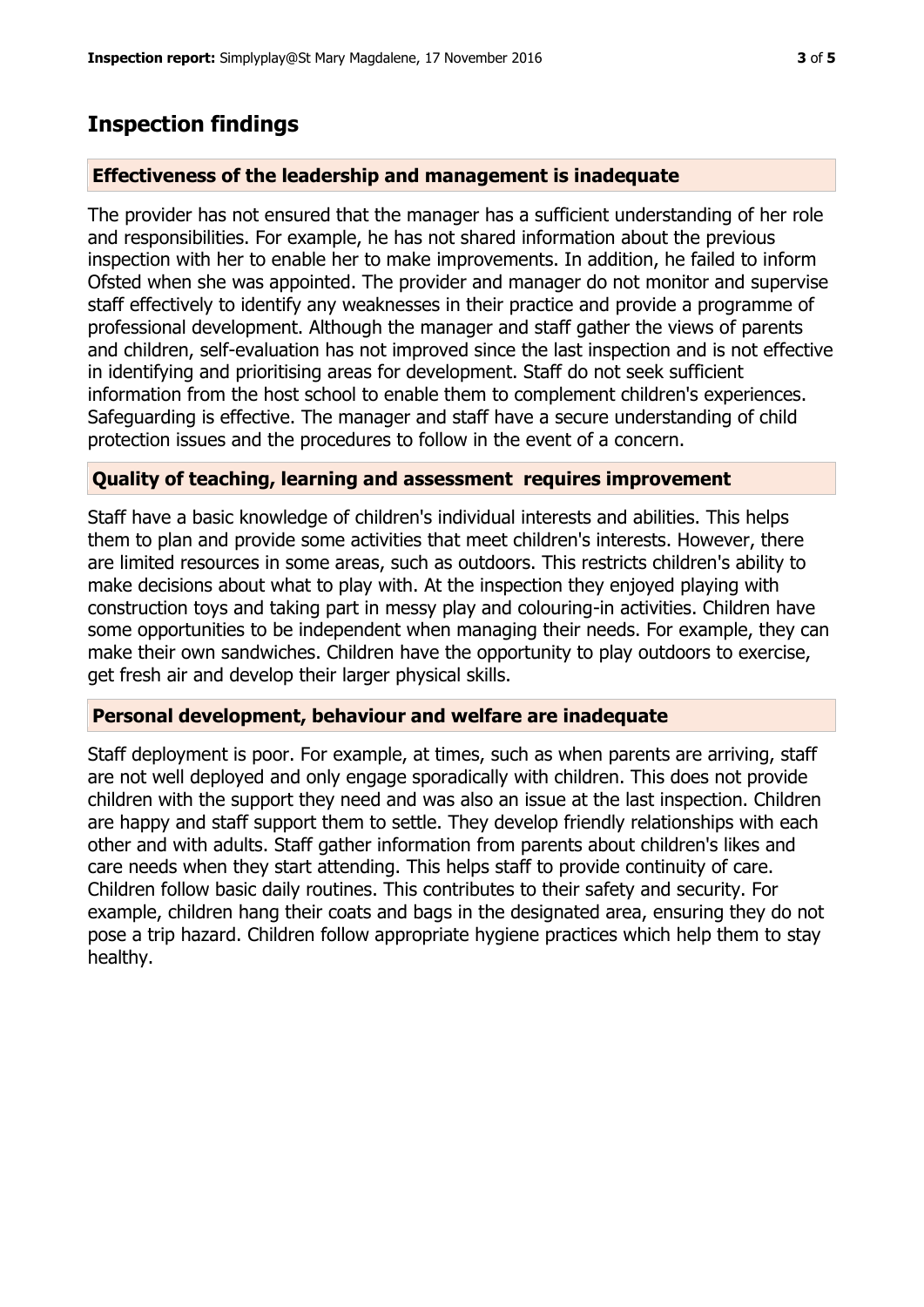# **Setting details**

| Unique reference number                             | EY459764                                                                             |
|-----------------------------------------------------|--------------------------------------------------------------------------------------|
| <b>Local authority</b>                              | Greenwich                                                                            |
| <b>Inspection number</b>                            | 1060857                                                                              |
| <b>Type of provision</b>                            | Out of school provision                                                              |
| Day care type                                       | Childcare - Non-Domestic                                                             |
| <b>Registers</b>                                    | Early Years Register, Compulsory Childcare<br>Register, Voluntary Childcare Register |
| Age range of children                               | $4 - 11$                                                                             |
| <b>Total number of places</b>                       | 26                                                                                   |
| Number of children on roll                          | 15                                                                                   |
| Name of registered person                           | MJS Simply-Play Ltd.                                                                 |
| <b>Registered person unique</b><br>reference number | RP525226                                                                             |
| Date of previous inspection                         | 18 September 2013                                                                    |
| <b>Telephone number</b>                             | 07986953706                                                                          |

Simplyplay@ St Mary Magdalene is one of a group of privately owned out-of-school settings. It operates from within St Mary Magdalene Primary School in Woolwich, in the London Borough of Greenwich. It registered in 2013. The club operates Monday to Friday during term time, from 3.15pm to 6pm. There is currently a team of three staff, all of whom hold childcare qualifications.

This inspection was carried out by Ofsted under sections 49 and 50 of the Childcare Act 2006 on the quality and standards of provision that is registered on the Early Years Register. The registered person must ensure that this provision complies with the statutory framework for children's learning, development and care, known as the early years foundation stage.

Any complaints about the inspection or the report should be made following the procedures set out in the guidance 'Complaints procedure: raising concerns and making complaints about Ofsted', which is available from Ofsted's website: www.gov.uk/government/organisations/ofsted. If you would like Ofsted to send you a copy of the guidance, please telephone 0300 123 4234, or email enquiries@ofsted.gov.uk.